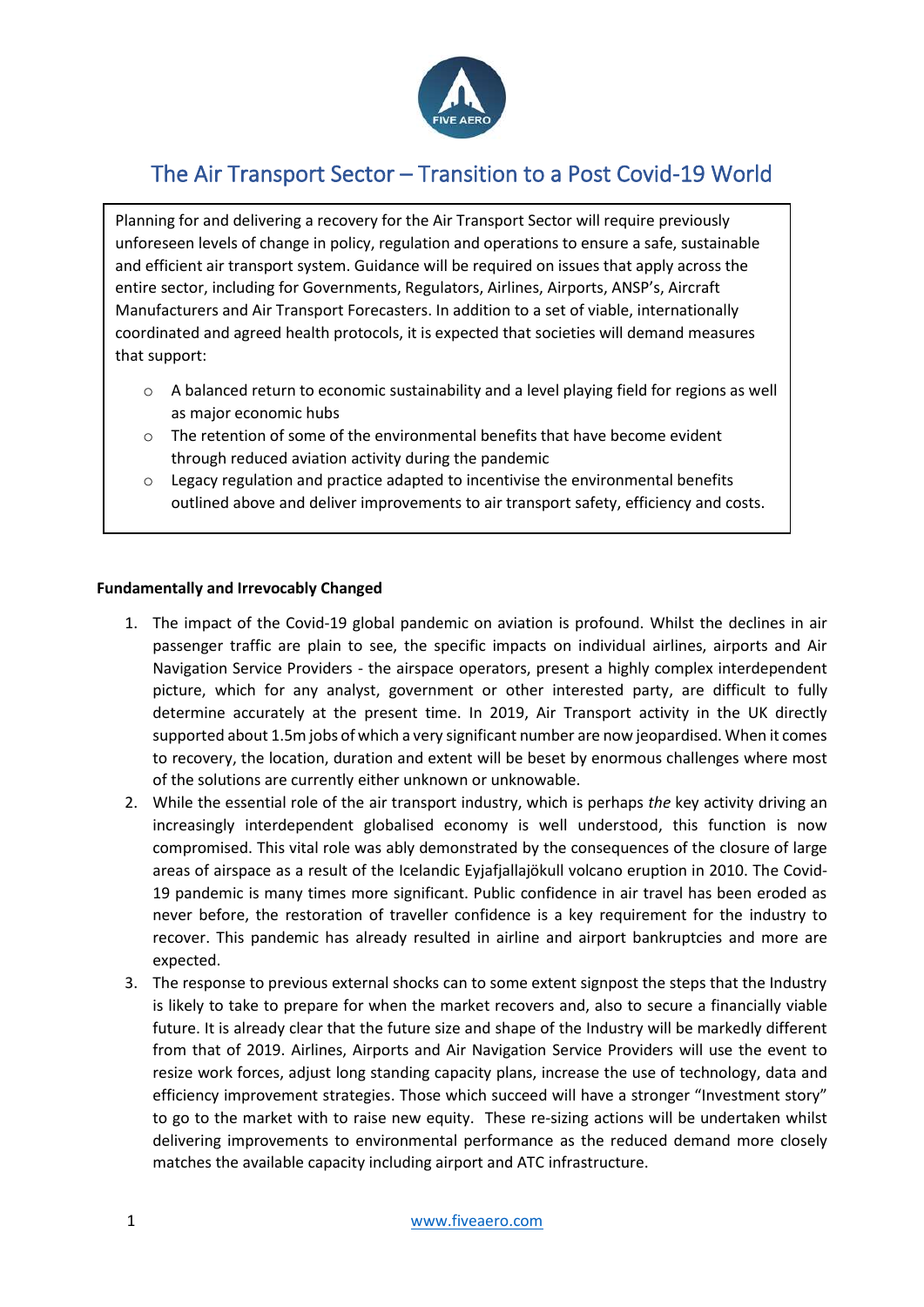

- 4. We agree with others that that the recovery in airline traffic will be led by the domestic segment, followed by short haul international travel and later, and more slowly, intercontinental services; Whilst a necessary condition will be the removal of restrictions including those around country closures and quarantine requirements, the other key component will be the restoration of passengers' confidence to travel. However, while new national health security protocols may be sufficient to restart domestic travel, a separate framework will be needed for international air travel where the EASA protocols are a starting point.
- 5. Aviation and all of the dependent businesses, including the tourism industry will emerge greatly weakened and reduced in size. In the absence of agreed multilateral standards the international market will lag domestic recovery markedly. The prospect if not the likelihood of greater protectionism, will at the very least interrupt the trend to further liberalisation with the resulting constraint on airline network-planning freedom, creating a further impediment to restoring the global air transport system to what it was pre-COVID-19. A number of factors will combine to increase the importance of direct flights with a consequent reduction in the importance of transfer traffic. The crisis has enabled airlines to revisit and understand the routes on which they make a sufficient return and this will result in smaller but more profitable networks.
- 6. Against a background of what appears to be a structural reduction in capacity of some 30%, based on our analysis of statements made in respect of future aircraft fleets, we would suggest that perhaps some 30% of the jobs in air transport are now at risk and maybe lost across the aviation chain. The job losses will disproportionately impact areas where air transport is the primary source of employment, in the UK for instance particularly including around Gatwick, Luton, Stansted and Manchester Airports with significant economic and societal effects.
- 7. The precipitous fall in activity has also resulted in a material reduction in the environmental impacts of aviation. We estimate that for the UK, the reduction that we have seen in the number of departing flights has reduced daily emissions attributed to aviation by some 80,000 tonnes of CO2. Against this background, the question "how much travel do you really need in the future?" has already been asked. However, for those impacted by, or particularly at risk from the virus and for those including airport and airline staff, facing an uncertain future and economic hardship, these are extraordinary and difficult times and the near-term environmental outcomes will not be their first priorities.
- 8. Identifying and achieving a balance of these conflicting imperatives will be difficult for the Industry, Regulators and Policy makers to achieve.

#### **Interdependence**

- 9. The COVID-19 pandemic has highlighted the inter-connectedness and interdependence of air transport. It is clear that significant structural re-alignment and re-sizing of civil aviation is required in order for the sector to assure its financial sustainability. Aviation is an activity with far reaching effects on society, and requires a system wide response and solutions. Policy makers, Regulators, Airports, Airlines and other industry participants will need to facilitate a coordinated recovery of this strategic economic asset for society.
- 10. Policy responses will drive the outcomes of the recovery strategies and will impact the evolution of the entire air transport eco-system. The interdependent roles of Airlines, Airports and ANSP's will need to be harnessed and incentivised by Policy and Regulation to collaboratively deliver improved system efficiency, capacity, environmental performance and safety.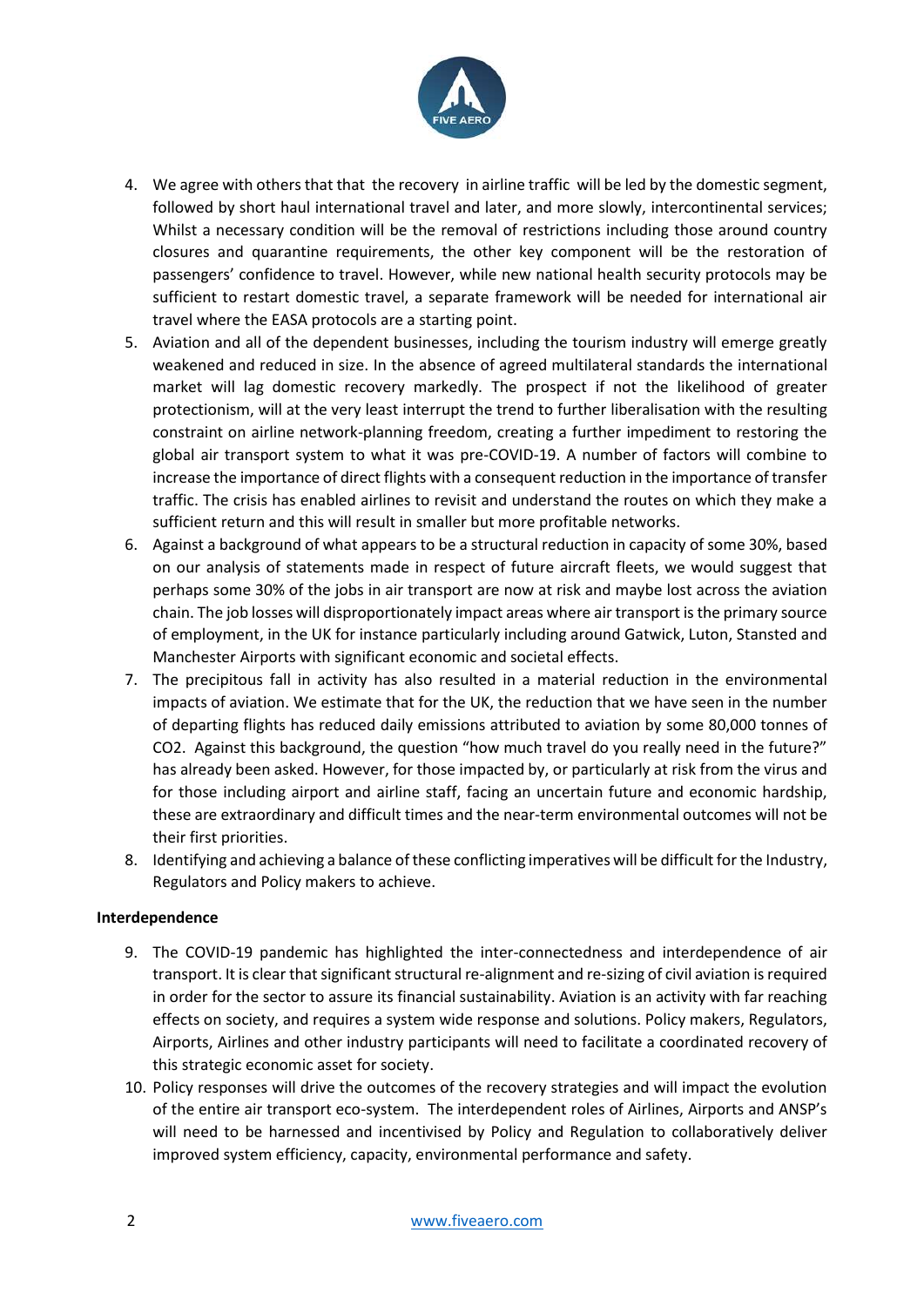

11. Governments, as Policy makers and Regulators will need to provide and implement a new and supportive regulatory environment to assist Air Transport management teams to re-establish Civil Aviation in its pivotal role as the enabler of global economic development and its value as a national strategic economic asset.

#### **Next Steps**

- 12. In our view, to ensure that when traffic returns it will be better accommodated, while at the same time alleviating inefficiencies, traffic delays and environmental penalties, all features of recent business as usual performance, while supporting and focussing on the level playing field objectives of Government, we believe the following key areas require focus.
- 13. The highly intensive use of critical resources including runways, airspace, and aircraft, which has led to increased airspace and on-the-ground congestion, and has contributed to significant flight disruption, degraded environmental performance, cost inefficiencies and passenger rights compensation claims for delays, must be addressed.
- 14. A review of regulation is needed. Historically, commercial air traffic has been growing at a greater rate than airport capacity, leading many larger airports to become increasingly congested resulting in significant system inefficiency and a whole series of costly externalities.
- 15. This will need to take into account that for airports, whether privately or publicly owned, the primary asset and value driver is usually its runway(s). In general terms, the more aircraft movements it can process on its runways, the greater the revenue it is able to achieve. Similarly, an airline's primary asset and value driver is its aircraft fleet – airframe utilization and load factors have a direct bearing on the revenue an airline can achieve.
- 16. There are real opportunities for systemic improvements to be achieved through more focussed collaboration between national stakeholders – Airlines, Airports and the airspace managers. While aviation and technical policies have an inherently international nature, the scope for benefit from national initiatives is in our view, promising in the near to medium term.
- 17. Remember to learn the lessons of responses to the impact to civil aviation of past crisis events, which for instance, when compared to airlines and many airports, has had a much longer-term effect for airspace managers. It took more than ten years for the number of flights operating in US airspace, to recover the levels seen prior to 9/11. Similarly, across Europe, the annual number of flights seen in 2007, before the global financial crisis, did not recover until 2017, also a full decade later. We estimate that by 2030 Europe (including the UK) could still be handling similar airspace traffic levels to those of 2007.
- 18. When developing solutions, governments should press for appropriate resilience in airport capacity declarations, such as proposed by the 'Voluntary Industry Resilience Group'. As a result, delays would be structurally reduced and the environmental performance for subject airports should be significantly improved. Furthermore, the EU 261 delay compensation risk would also be reduced. This approach will also focus attention on better use of airspace and airports elsewhere in the UK.

#### **Conclusions**

19. At the beginning of 2020, the effect of the pandemic on the aviation industry could scarcely have been imagined. We echo the calls for the swift and efficient rebuilding of the industry. The decisions taken cannot be at any cost, society will need to trust that the rebuilding is done in a sustainable way, taking into account the interdependence of the activity and balancing the positive and negative characteristics of aviation, whether economic or environmental.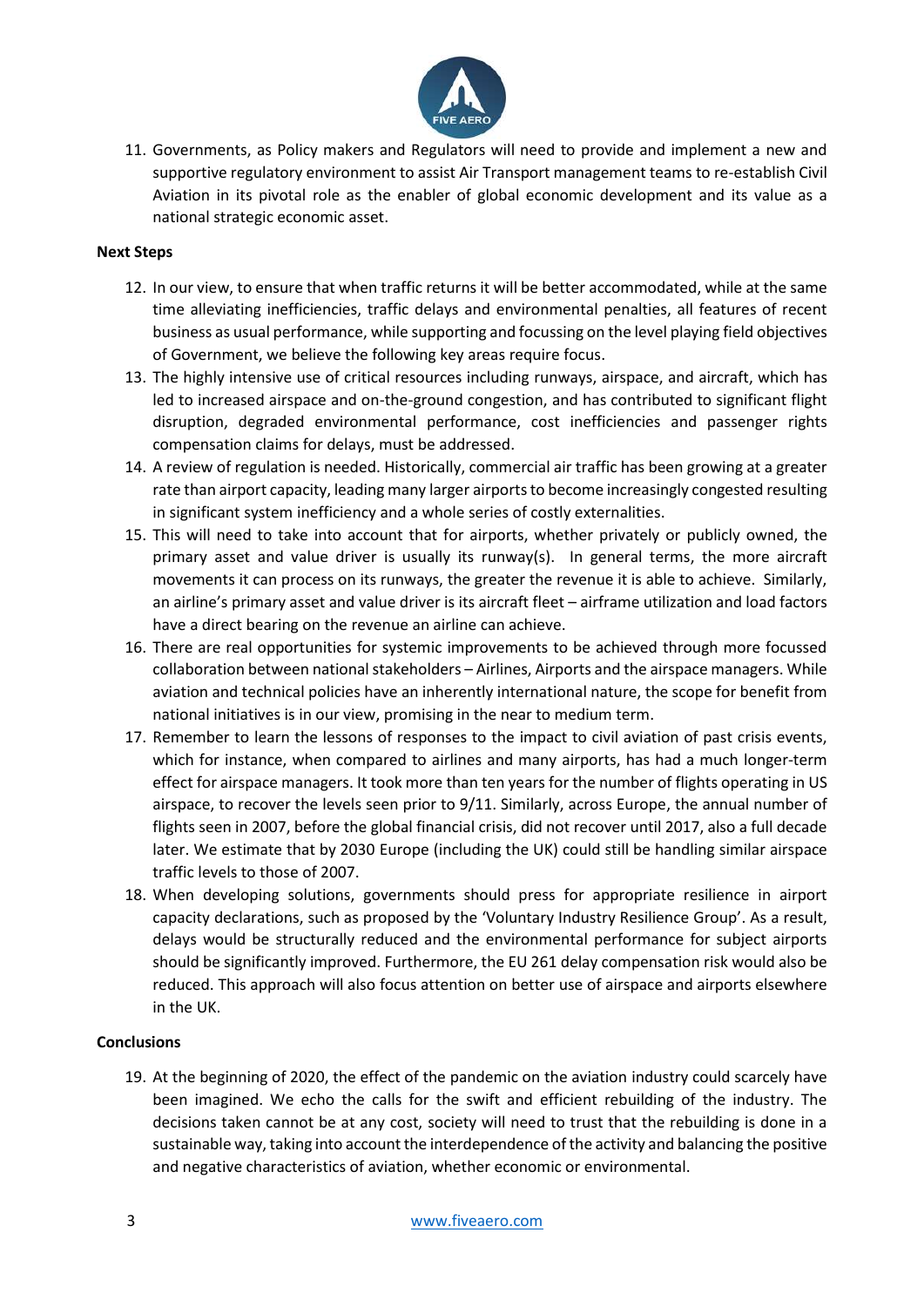

- 20. The need for collaboration has never been greater. Industry stakeholders including ANSP's, airlines and airports should collaboratively develop recovery plans for cost reductions and capital investments to ensure that clear objectives and cost benefits can be understood, agreed and pursued across the industry. Government has a clear role in the early development of the new regulatory approach needed to shape the recovery strategies.
- 21. Increasingly significant environmental imperatives provide a good example of an area in need of improved collaboration. Individual stakeholders are already doing a good job of reducing their own environmental impact, there is no doubt that more can be achieved collectively. In our view a better balance of real capacity, reflecting a sensible margin for system resilience, with overall demand is needed. This will require compromise. Whether by airports wishing to make the maximum use of scarce runway resource, airlines scheduling unachievable turnaround times to maximise aircraft utilisation, or ANSP's accepting an ever-increasing demand on an airspace system that is (was) already over-stretched.
- 22. In order to rebuild the industry, it's leaders, whether airline, airport or ANSP, will need to know where to focus their efforts, and why. The guidance and support of government and independent thought leaders, with expertise in Airline, Airport, Air Traffic Management, Regulatory, Policy and Economics, will help to provide a sound basis for informed planning, decision making and delivery.
- 23. At Five Aero, we have concluded that planning for and delivering a viable and sustainable air transport system serving the post Covid-19 world will require enormous levels of change in policy, regulation and operations to ensure a safe, sustainable and efficient air transport system. Guidance will be required on issues that apply across the entire sector, including Governments, Regulators, Airlines, Airports, ANSP's, OEM's such as forecasting, commercial and operational impact assessments, environmental policies, competition and pricing analyses.

## *Five Aero are ready to assist you on the journey ahead.*

Five Aero Thought Leadership for Air Transport Policy, Regulation, Economics, Environment, Operations